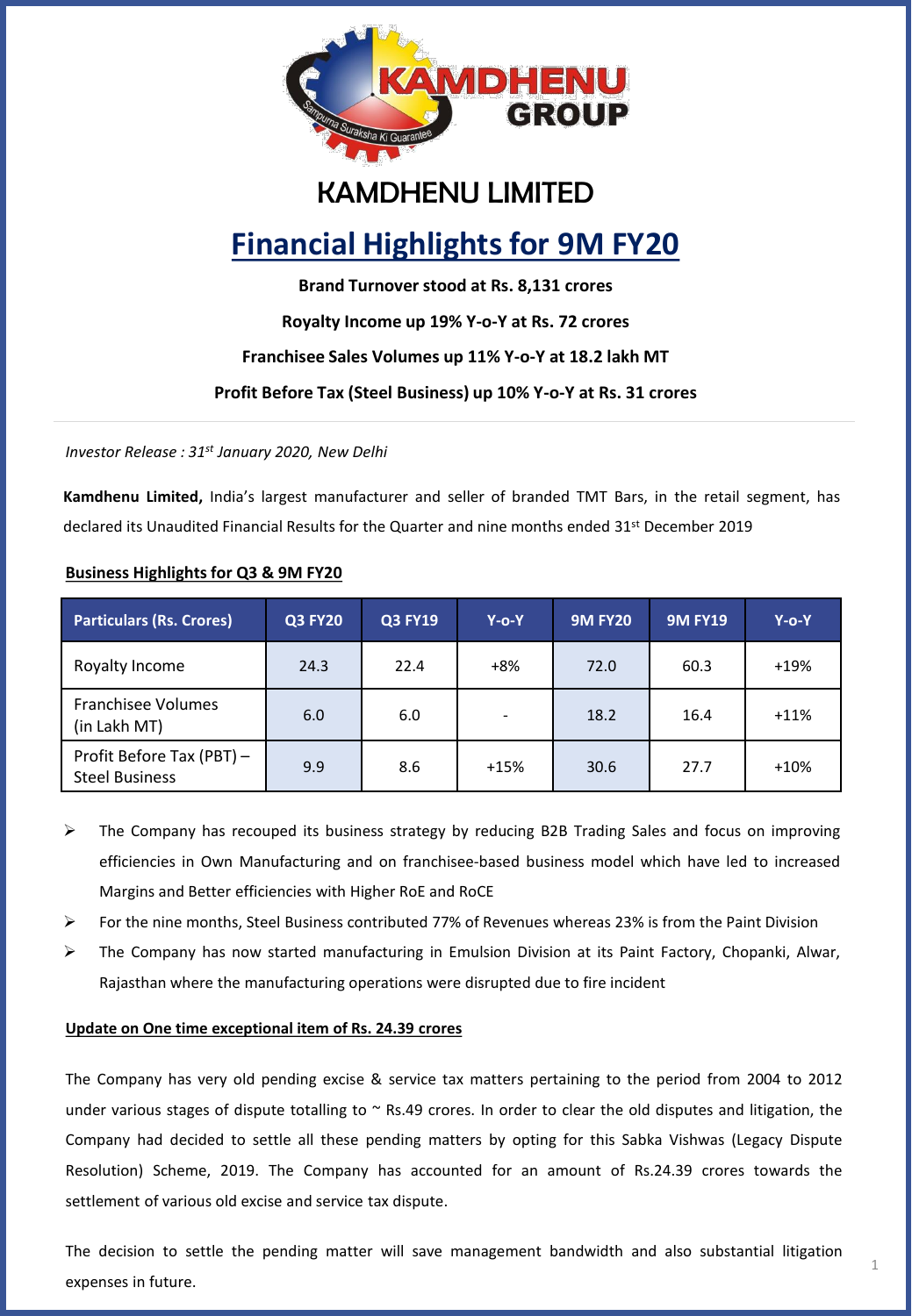

## **Update on Scheme of Amalgamation**

The Company has acquired 100% shareholding stake at face value in Kamdhenu Ventures Limited, whereby Kamdhenu Ventures Limited has become wholly owned subsidiary company of the Company. Further, Kamdhenu Colour and Coatings Limited has become wholly owned subsidiary company of Kamdhenu Ventures Limited and accordingly, Kamdhenu Colour and Coatings Limited has become step down subsidiary of the Company. Presently both the company is not having business operations.

It is hereby pertinent to mention that Kamdhenu Ventures Limited and Kamdhenu Colour and Coatings Limited was incorporated by the promoters of the Company to give effect to the proposed Scheme of arrangement of multiple entities\*. The Board of Directors of the Company in its meeting held on 31<sup>st</sup> January 2020 has approved this proposed Scheme of arrangement, subject to the requisite regulatory approvals

## **Rationale of the Proposed Amalgamation**

- i. The proposed amalgamation will simplify and streamline the shareholding structure of the Transferee Company. The Scheme will enable to remove multiple layers of the holding companies in tune with the Government policy
- ii. The amalgamation will result in significant reduction in multiplicity of legal and regulatory compliances which at present is required to be made separately by the Transferor Companies and the Transferee Company

## **Rationale for the proposed De-merger of Paint Business of Kamdhenu Limited into Kamdhenu Colour and Coatings Limited are, inter alia, as follows:**

- i. It will impart better management focus, will facilitate administrative convenience and will ensure optimum utilization of various resources by these Companies
- ii. The proposed de-merger will provide scope for independent expansion of these businesses. It will strengthen, consolidate and stabilize the business of these Companies and will facilitate further expansion and growth of their respective businesses
- iii. The proposed de-merger will enable the Transferee Company and the Resulting Companies to raise necessary funds, invite strategic investors, employ specialized manpower, etc., for the respective businesses.
- iv. Tremendous operational efficiencies will be achieved by operating these two businesses as independent entities.

2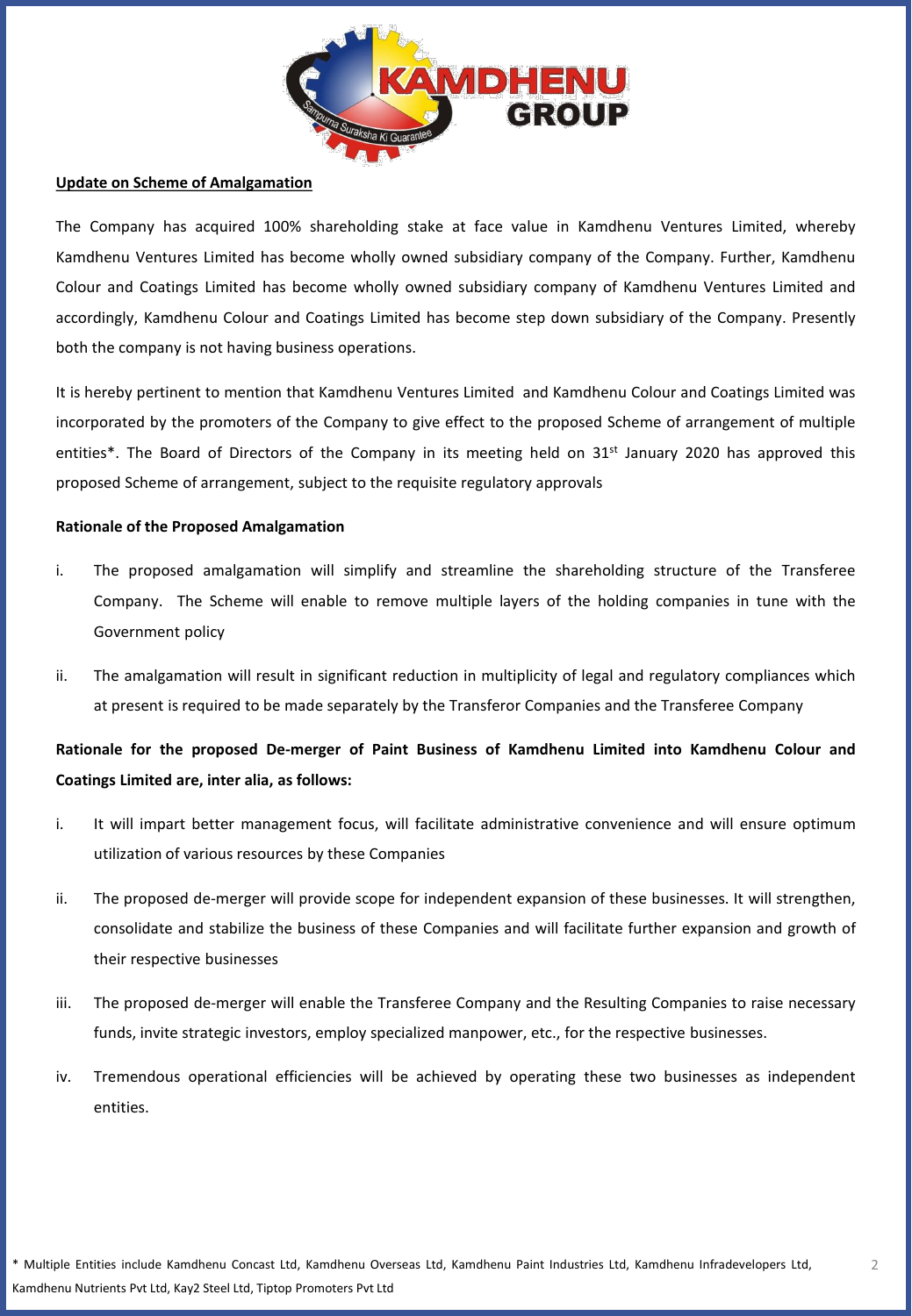

## **Launch of New TMT Bars**

Kamdhenu Limited has once again presented innovative steel in the field of construction steel and has brought one of its own type of steel, Power Alloy Steel 10000 (PAS10000) in the country. PAS10000 presented with the qualities of metal alloy in the Indian market and is capable of giving unmatched strength and safety to the construction. Its unique design gives 360 degree locking with the concrete, which gives strength of upto 10,000 PSI with the concrete.

Kamdhenu Limited has done research in the field of Rebar and has presented Rebar with ultimate capability. The research of the company will take the Rebar Industry/ Steel Industries to the next level. Its alloy gives it better rustproof qualities and gives this Rebar capability to bear 28% more weight. Along with that it also gives double earthquake prevention to the building.

## *Commenting on the results and performance, Mr. Satish Kumar Agarwal, Chairman & Managing Director said:*

"The steel sector has faced multiple headwinds with imports from China increasing to a large extent which has *caused disruptions in the domestic market. Even during such difficult and challenging times, we are continually* increasing our volume sales. During the first nine months, we have increased our volumes by 11% to 18.85 lakh *tonnes.*

The situation in the steel market is now improving, and we are seeing certain green shoots. Traction for TMT bars has *Improved significantly on account of increase in government expenditure on the sector and retreat of monsoons.*

The company is on course to achieve its target of Rs. 100 crores as Royalty Income during this financial year. Along *with this we also expect to reach the 5 million MT per annum capacity by FY22.*

Due to the fire at the Paint Factory, we had some disruption in that business. It had been decided on immediate basis to outsource production of the paint products from third party manufacturers at various locations. The Company has ensured the quality standards by deputing its own technical team at the manufacturer's plant. The paint business *have resumed normalcy.*

At Kamdhenu, we always believe in improving cost efficiencies and are conscious of product development and we are fully committed for the same. We are also looking to penetrate further into markets where our presence is less and *strengthen our footprints in existing geographies."*